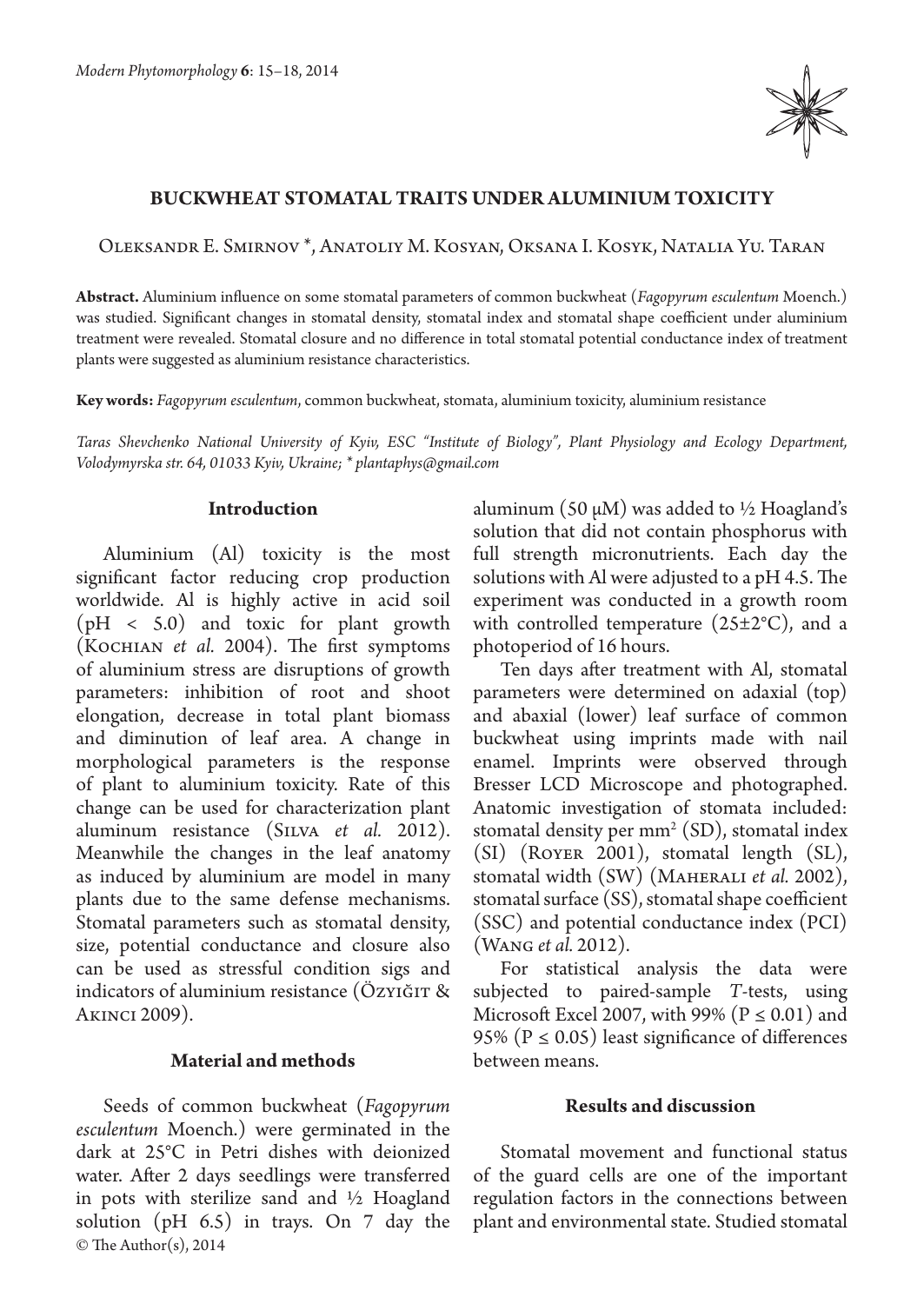| Parameters                   | control         |                 | aluminium $(50 \mu M)$ treatment |                 |
|------------------------------|-----------------|-----------------|----------------------------------|-----------------|
|                              | adaxial surface | abaxial surface | adaxial surface                  | abaxial surface |
| stomatal density $(n/mm^2)$  | 55              | 68              | $50*$                            | $47*$           |
| stomatal index               | 16.4            | 18.17           | $15.2**$                         | $15.7*$         |
| stomatal length $(\mu m)$    | 33.64           | 30.28           | 29.85*                           | $40.57*$        |
| stomatal width $(\mu m)$     | 23.28           | 23.57           | 19.85*                           | $22.85***$      |
| stomatal surface $(\mu m^2)$ | 614.76          | 560.25          | 465.29                           | 727.71          |
| stomatal shape coefficient   | 69.20           | 77.84           | 66.50                            | 56.32           |
| potential conductance index  | 6.22            | 6.23            | 4.45                             | 7.73            |

**Table 1.** Changes of stomatal parameters under aluminium treatment.

Significant at: \*p=0.01, \*\*p=0.05

parameters are very sensitive to changes of growth conditions – temperature (BEERLING & CHALONER 1993),  $CO<sub>2</sub>$  concentration (Royer 2001), water stress and soil salinity (Buckley 2005), heavy metal toxicity (Abdussalam *et al.* 2013).

Buckwheat is highly resistance to aluminum stress and is known to be a bioaccumulator of aluminum (Shen *et al.* 2006). It is well known mechanisms of buckwheat external and internal aluminum detoxifying by oxalic acid (Klug *et al.* 2011). But aluminum effect on the reaction of stomatal parameters is not yet completely understood.

Aluminum effects on stomatal parameters of *F. esculentum* leaves are presented in Tab. 1. It was observed that stomatal density and stomatal index were significantly decreased under aluminum treatment.

The greatest influence of 50µM Al was revealed at abaxial leaf surface on SD, SI and SSC parameters which were 69%, 86% and 72% of control values. The maximum inhibition of stomatal surface was observed at adaxial side – 83% of control value. Reduction of stomatal density per mm<sup>2</sup> could be a consequence of aluminum effect on protodermal sister cell division into guard cells. The similar effect of cadmium was detected in burley plants (Kaznina *et al.* 2011).

Changes in stomatal shape coefficient under aluminium treatment directly connected with stomatal closure (Fig. 1 A-C). Stomatal movement under aluminium stress is the signal of transpiration inhibition. Thus, it should be noted that stomatal length and stomatal surface at abaxial leaf side of treatment plants were increased on 33% and 29% respectively. Such changes of these parameters allowed removing the total (two-sided) stomatal potential conductance to the control value (see Tab. 1). Received data can be an assertion of the buckwheat resistance to aluminium stress that confirmed by activation of adaptive mechanisms that control functional status of the stomatal apparatus.

## **References**

- **Abdussalam A.K., Ratheesh Chandra P., Koorimannil H., Salim N. 2013.** Response and bioaccumulation potential of *Boerhavia diffusa*  L. towards different heavy metals. *J. Stress Phys. Biochem.*  **9 (3)**: 23–36.
- **Beerling, D., Chaloner W. 1993.** The impact of atmospheric  $\mathrm{CO}_2$  and temperature change on stomatal density: observations from *Quercus robur* lammas leaves. *Ann. Bot.* **71**: 231–235.
- **Buckley T. 2005.** The control of stomata by water balance. *New Phytol.* **168**: 275–292.
- **Kaznina N., Titov A., Laidinen G., Batova J. 2011.**  Effect of cadmium on water relations in barley plants. *Transaction of Karelian research centre of Russian Academy of Science* **3**: 57–61. (in Russian).
- **Klug B., Specht A., Horst W. 2011.** Aluminium localization in root tips of the aluminiumaccumulating plant species buckwheat (*Fagopyrum esculentum* Moench). *J. Exp. Bot.* **62 (15)**: 5453–5462.
- **Kochian L., Hoekenga O., Pineros M. 2004.** How do crop plants tolerate acid soils? Mechanisms of aluminum tolerance and phosphorous efficiency. *Ann. Rev. Plant Biol.* **55**: 459–493.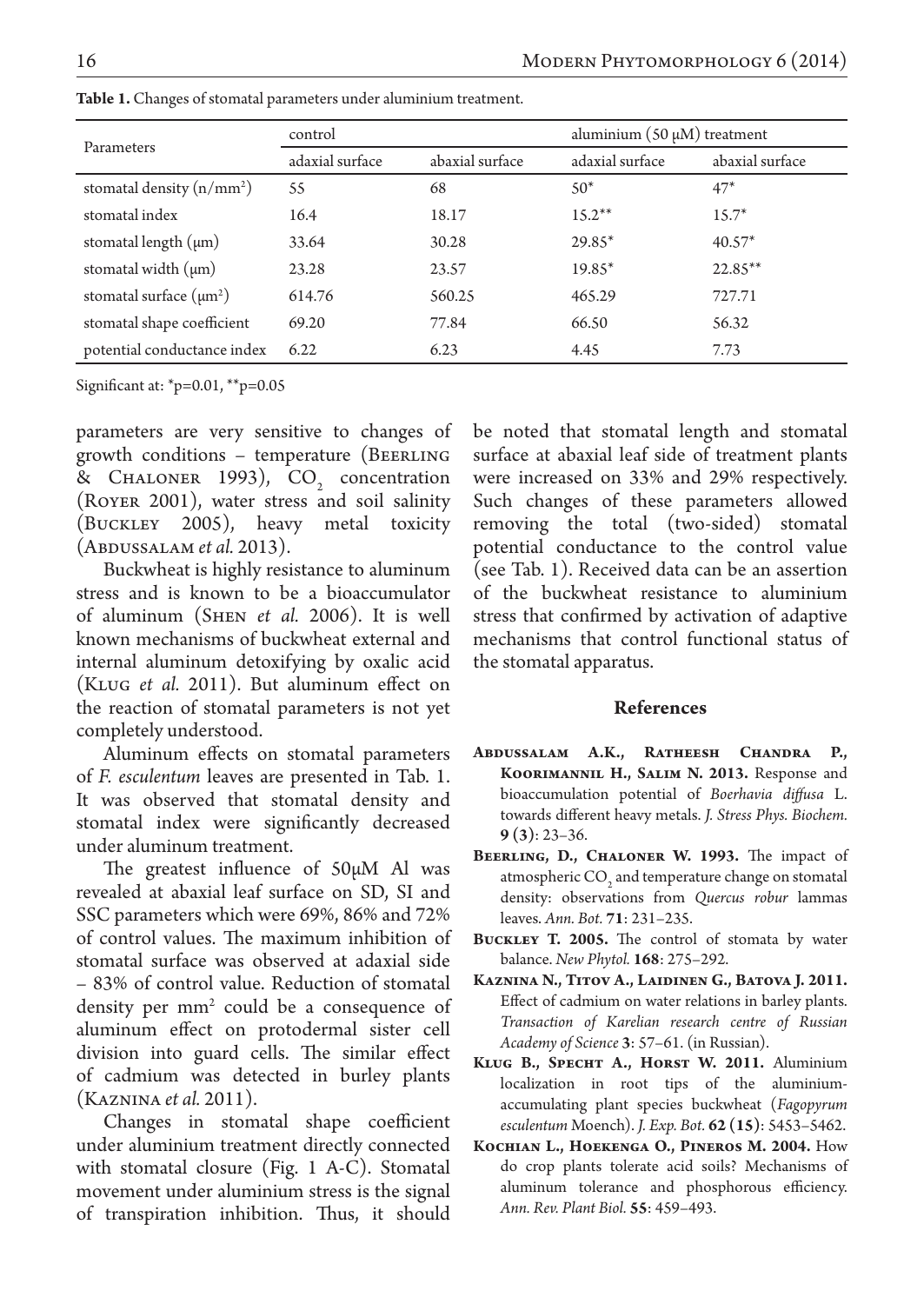

**Fig. 1.** Stomatal apparatus of buckwheat (*Fagopyrum esculentum*) leaves: **A** – stomatal density at abaxial surface of control plants; **B** – opened stomata of control plants; **C** – stomatal closure under aluminium treatment. **e** – epidermal cell; **st** – stoma.